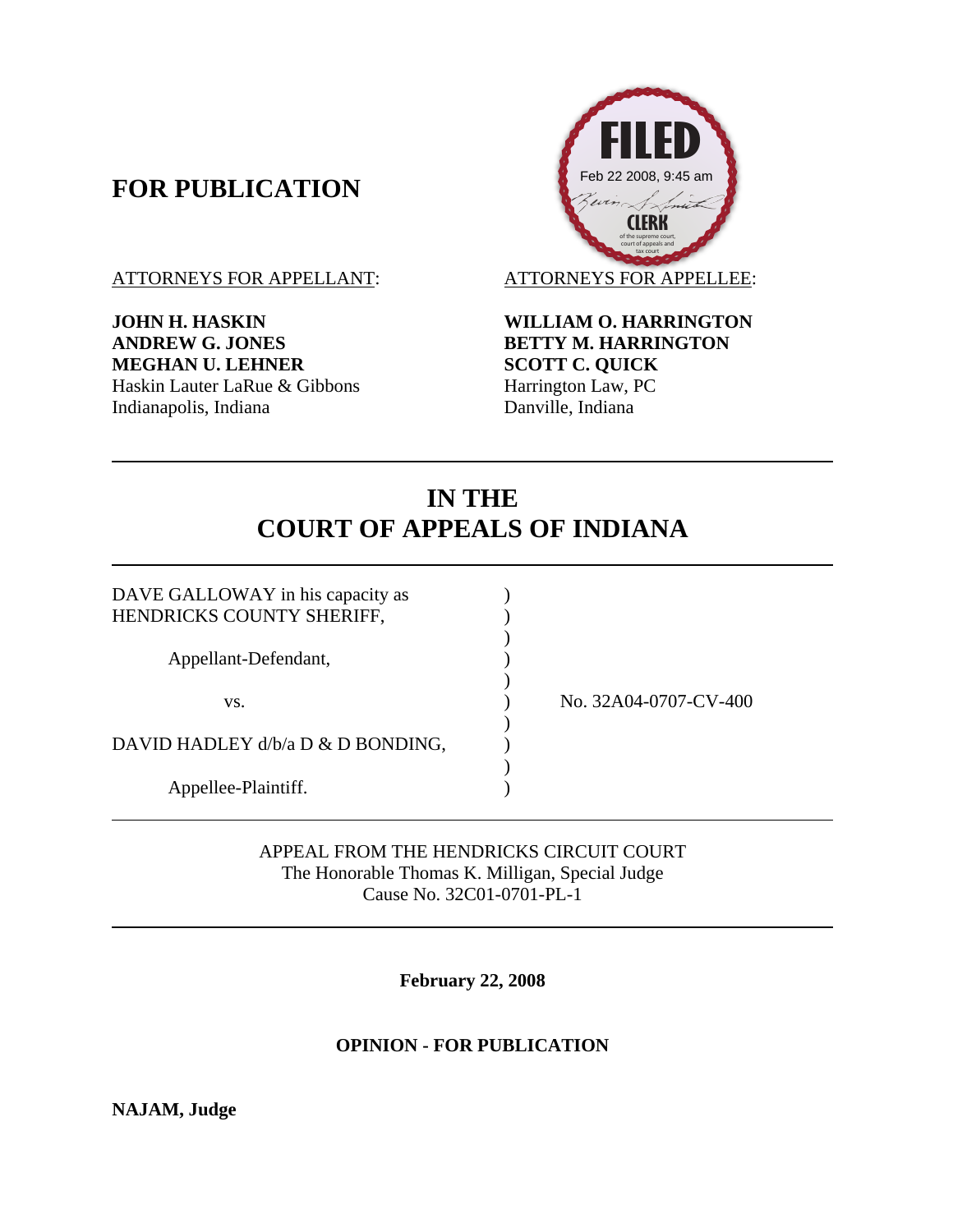#### **STATEMENT OF THE CASE**

 Hendricks County Sheriff Dave Galloway brings this interlocutory appeal from the trial court's Order Granting David Hadley's Complaint for Preliminary Injunction ("Injunctive Order").<sup>1</sup> Sheriff Galloway raises four issues for our review, which we restate as follows:

- 1. Whether Indiana Code Section 27-10-3-18 (the "Equal Access Law"<sup>2</sup>) creates a private cause of action.
- 2. Whether the trial court abused its discretion in entering the preliminary injunction.

We affirm.

 $\overline{a}$ 

### **FACTS AND PROCEDURAL HISTORY**

 Since at least the early 1990s, the Hendricks County Sheriff Department has maintained and used a list of preferred bail agents ("Preferred Agent List"). When an arrestee completes the booking process, a jail officer asks the arrestee if he or she has or would like to have a bail agent. If the arrestee does not have an agent but would like one, the jail officer informs the arrestee that he or she can either refer to an alphabetical listing

Ind. Code § 27-10-3-18 (2004).

<sup>&</sup>lt;sup>1</sup> Sheriff Galloway's appeal of the Injunctive Order is a matter of right under Indiana Appellate Rule 14(A)(5). While the court's ruling on subject-matter jurisdiction is not a part of the Injunctive Order, a court's subject-matter jurisdiction may be attacked at any time. See, e.g., Thomas v. Smith, 794 N.E.2d 500, 503 (Ind. Ct. App. 2003) ("Subject matter jurisdiction is the power of a court to hear and determine cases of a general class to which the proceedings then before the court belong. A judgment entered by a court that lacks subject matter jurisdiction is void and may be attacked at any time." (citations omitted)), trans. denied. We therefore consider whether Hadley's request for injunctive relief was properly within the trial court's subject-matter jurisdiction.

<sup>&</sup>lt;sup>2</sup> The Equal Access Law states:

A person who holds a valid bail agent's license issued by the insurance commissioner and registered as required in section 17 of this chapter may have equal access to the jails of this state for the purpose of making bond, subject to this article and rules adopted under this article.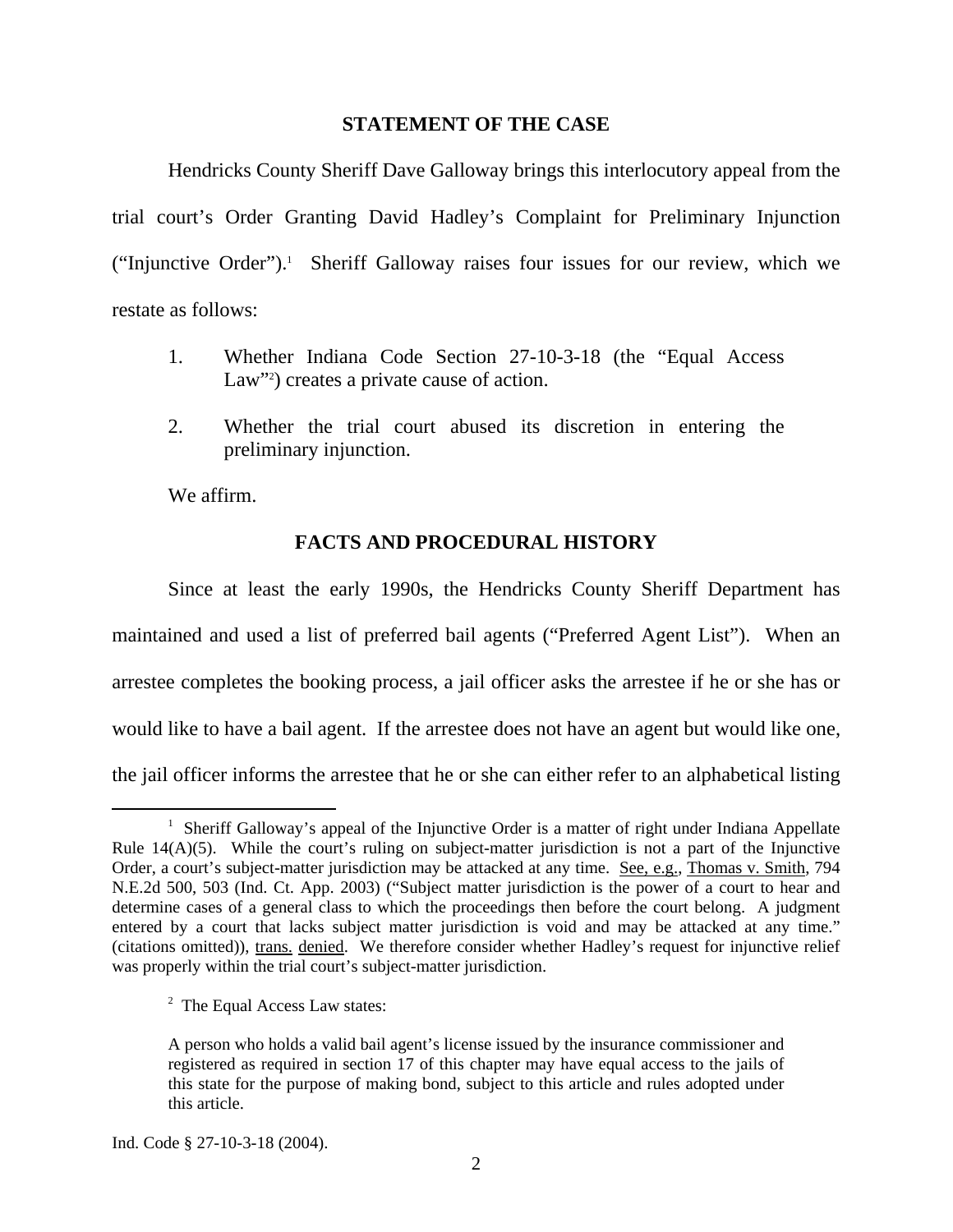of local agents or the officer can contact an agent on the arrestee's behalf. And if the arrestee requests the officer to contact an agent on the arrestee's behalf, the officer contacts an agent from the Preferred Agent List.

Each week, one agent on the Preferred Agent List is "on call." Appellant's App. at 96. When an officer is requested to contact an agent for an arrestee, the officer begins with the agent that is on call for that week. If that agent does not answer the officer's call, the officer leaves a message. And if the agent does not call back within ten to fifteen minutes of the message, the officer "will go to the next one" on the list. Id. at 97.

Hadley is a licensed bondsman and does business in Hendricks County under the name of D&D Bonding. Throughout the terms of at least the prior two sheriffs, either Hadley's name or his business' name appeared on the Preferred Agent List. However, shortly after Sheriff Galloway began his term as Hendricks County Sheriff on January 2, 2007, Hadley was removed from the Preferred Agent List. Rather, the Preferred Agent List includes only the following licensed bail agents: Ken Krohne, Gene Ploughe, John Hancock, James Tackitt, and Kyle Smith. That list was prepared by Krohne and Tackitt, and each of those five bail agents made financial contributions to Sheriff Galloway's political committee during his campaign in 2006. No other bail agents made financial contributions to Sheriff Galloway's campaign.

Hadley called the Hendricks County Jail the afternoon that Sheriff Galloway took office and discovered that he was no longer on the Preferred Agent List. Hadley then called Sheriff Galloway, and Sheriff Galloway "indicated that he wasn't aware of any changes on the list." Id. at 142. On January 3, Hadley filed his complaint seeking a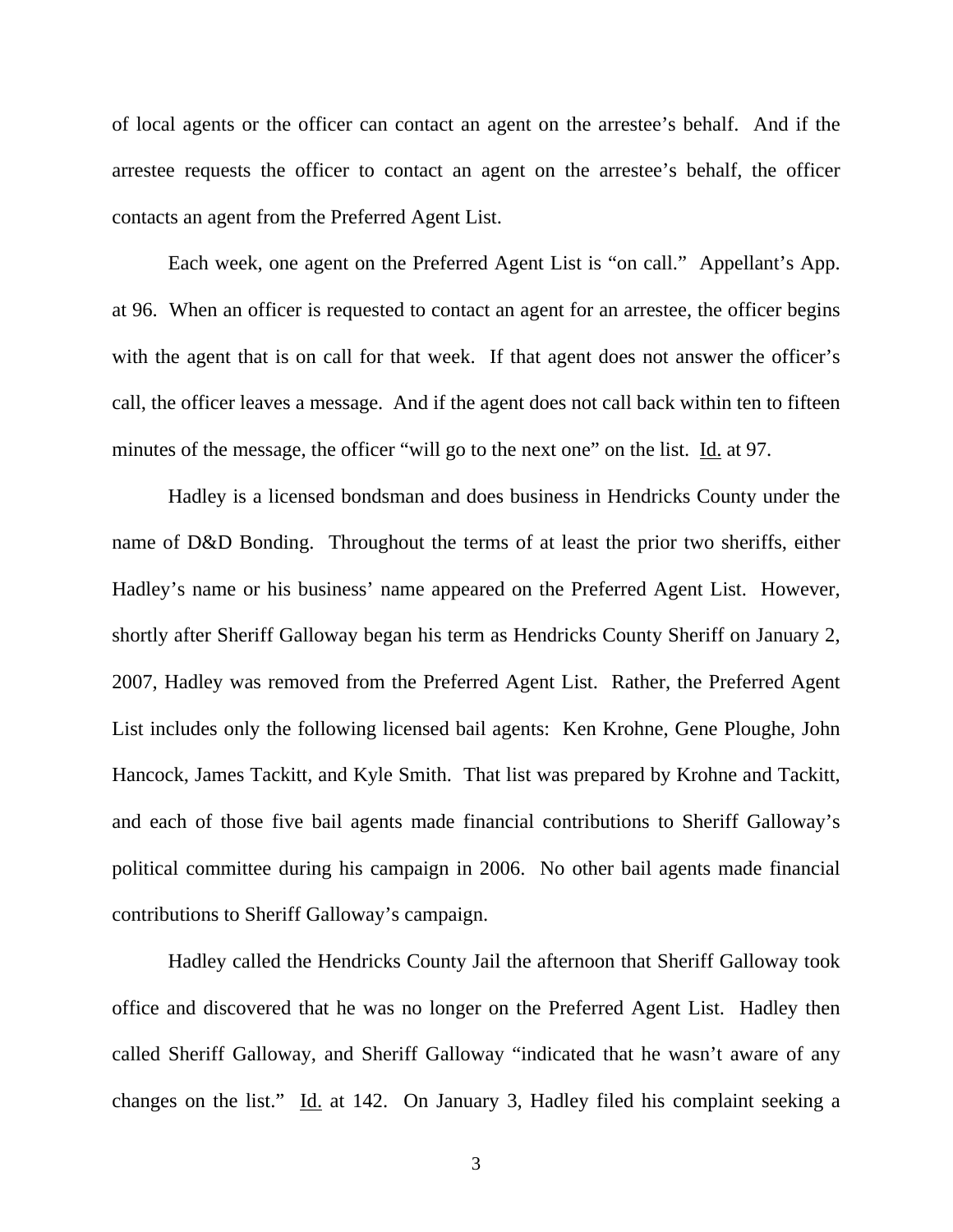preliminary and permanent injunction against Sheriff Galloway's use of the Preferred Agent List.

 On March 6, Hadley deposed Sheriff Galloway. During his deposition, Sheriff Galloway testified that Hadley was not included on the Preferred Agent List "because he didn't contact" Sheriff Galloway beforehand. Id. at 133. Sheriff Galloway also testified that "[he didn't] know anything positive or negative about [Hadley]." Id. On March 8, Sheriff Galloway filed his Motion to Dismiss for Lack of Subject-Matter Jurisdiction ("Motion to Dismiss"). On March 20, the trial court held a hearing on Hadley's complaint and Sheriff Galloway's Motion to Dismiss.

At the hearing, Sheriff Galloway testified that he had learned from four of his jail officers that "the reason Mr. Hadley's not on the list is because . . . he won't write bonds for blacks or Hispanics." Id. Hadley also testified at the hearing, stating that his insurance carrier imposes "a standing rule" against issuing bail to "illegal Hispanics" or Hispanics that "have green cards" because "[i]t's to[o] great a risk." Id. at 152. And Hadley acknowledged that he "probably" asked whether an arrestee seeking bail was African-American before he would agree to act as that arrestee's bondsman. Id. at 161. Finally, both Hadley and Eddie Lee, the owner of the insurance company that underwrote Hadley's bonds, testified that Hadley's business had experienced a "[d]ramatic reduction in volume" since Hadley was removed from the Preferred Agent List, although neither person could provide exact numbers. Id. at 70, 146.

Also testifying at the hearing was Carol Mihalik, the Chief Deputy Commissioner and Counsel for the Consumer Protection Unit of the Indiana Department of Insurance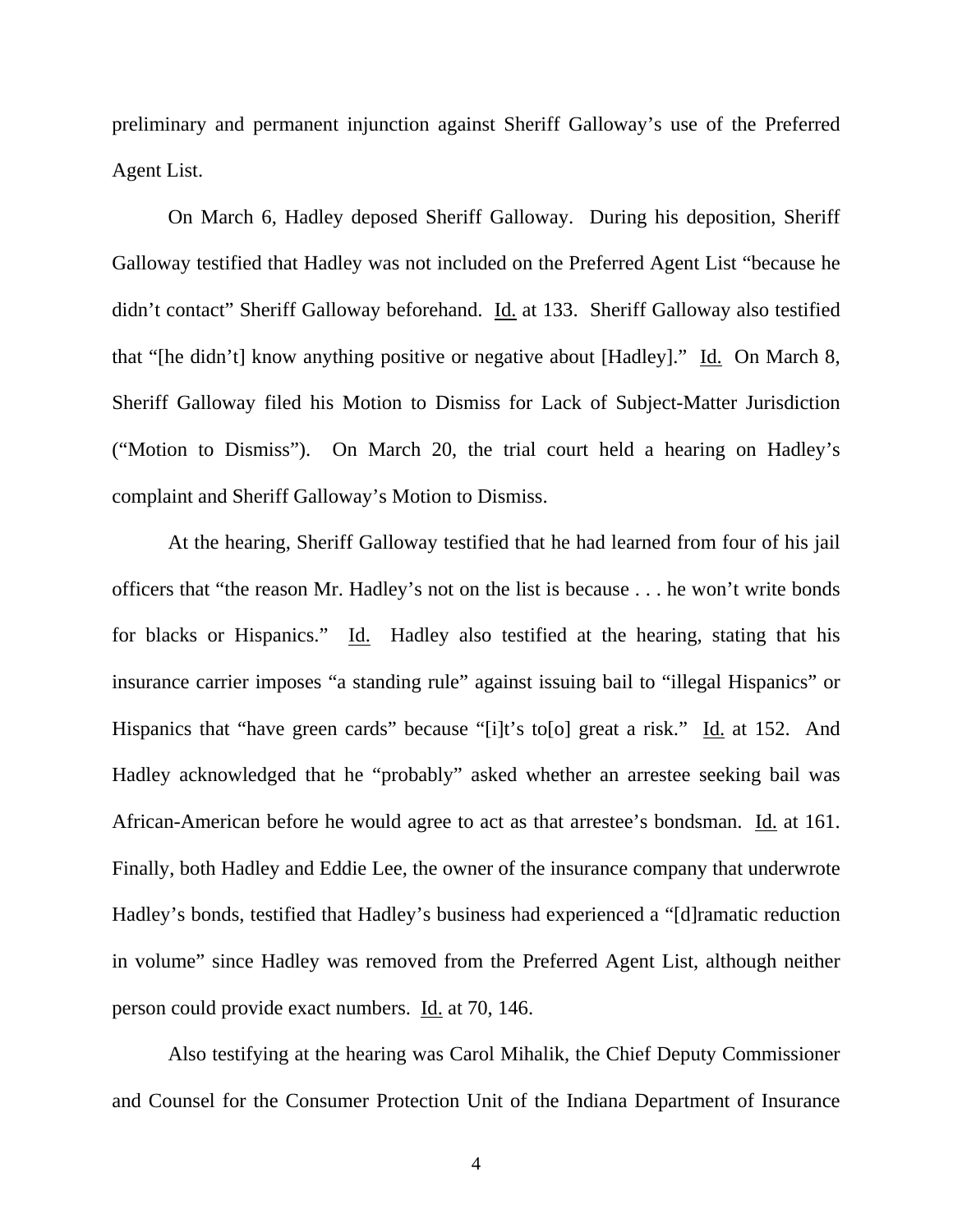("IDOI"). Commissioner Mihalik's responsibilities include the licensing of bail agents and management of IDOI's Bail Bond Division. Commissioner Mihalik testified that she would have authority to "take . . . action against a county sheriff" in only two circumstances: when "the Sheriff was functioning as a license[d] bail agent without a license" and when a person not licensed as a bail agent violated certain provisions of the Indiana Administrative Code. Id. at 43. She also stated that an investigation into Sheriff Galloway's conduct was ongoing. Commissioner Mihalik further testified that she believed the purpose of the Equal Access Law, on which Hadley's complaint against Sheriff Galloway is based, is to protect licensed bail agents from unfair competition by providing those agents with an opportunity for equal access to Indiana jails.

On June 26, the court issued the Injunctive Order and its Order on the Motion to Dismiss. After having found that it had subject-matter jurisdiction over Hadley's claims, the court found that Hadley's "injury and loss runs deeper than simply the economic loss[, as he] has been denied the opportunity to have equal access to jails." Id. at 15. The court then enjoined Sheriff Galloway from using the Preferred Agent List.<sup>3</sup> This interlocutory appeal ensued.

#### **DISCUSSION AND DECISION**

#### **Issue One: Equal Access Law**

 Sheriff Galloway first asserts that the Equal Access Law does not create a private cause of action, and therefore the trial court lacks subject-matter jurisdiction to hear Hadley's complaint. Indiana's Equal Access Law provides as follows:

 $\frac{1}{3}$ <sup>3</sup> The court stayed the trial for a permanent injunction pending this appeal.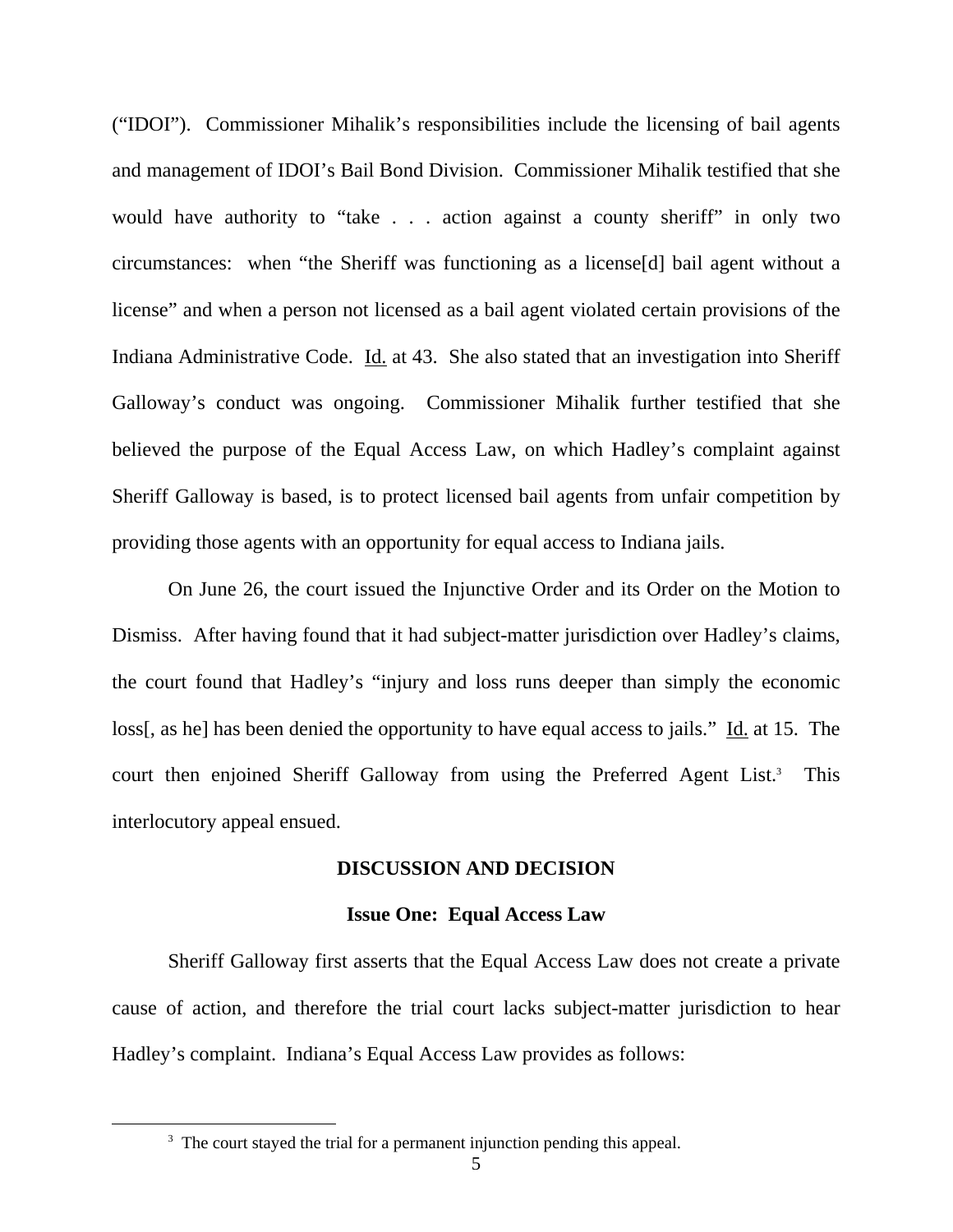A person who holds a valid bail agent's license issued by the insurance commissioner and registered as required in section 17 of this chapter may have equal access to the jails of this state for the purpose of making bond, subject to this article and rules adopted under this article.

Ind. Code § 27-10-3-18 (2004). Whether Indiana Code Section 27-10-3-18 creates a

private cause of action is an issue of first impression.

Whether a statute creates a private cause of action is a question of law that we

review de novo. See Whinery v. Roberson, 819 N.E.2d 465, 474 (Ind. Ct. App. 2004);

see also In re Guardianship of E.N., 877 N.E.2d 795, 798 (Ind. 2007). As our Supreme

Court recently discussed:

Sometimes the Legislature will be quite explicit in providing that persons with appropriate standing are entitled to go to court and ask for enforcement of a statute's provisions. These provisions are often referred to as "private rights of action" or "private causes of action." . . . And where a legislative body does not explicitly provide a private right of action to enforce the provisions of a particular statute, courts are frequently asked to find that the Legislature intended that a private right of action be implied.

Courts have developed certain rules for attempting to divine legislative intent in these circumstances. A broad formulation of these rules is that a private cause of action generally will be inferred where a statute imposes a duty for a particular individual's benefit but will not be where the Legislature imposes a duty for the public's benefit.

Blanck v. Ind. Dep't of Corr., 829 N.E.2d 505, 509 (Ind. 2005) (citations and parentheticals omitted). And in Whinery, we clarified that "statutes that confer public and private benefits . . . establish a private cause of action. Indeed, it makes little sense to preclude recovery for violations of specific rights merely because the public receives an ancillary benefit from the statute conferring the rights." 819 N.E.2d at 475 (emphasis added).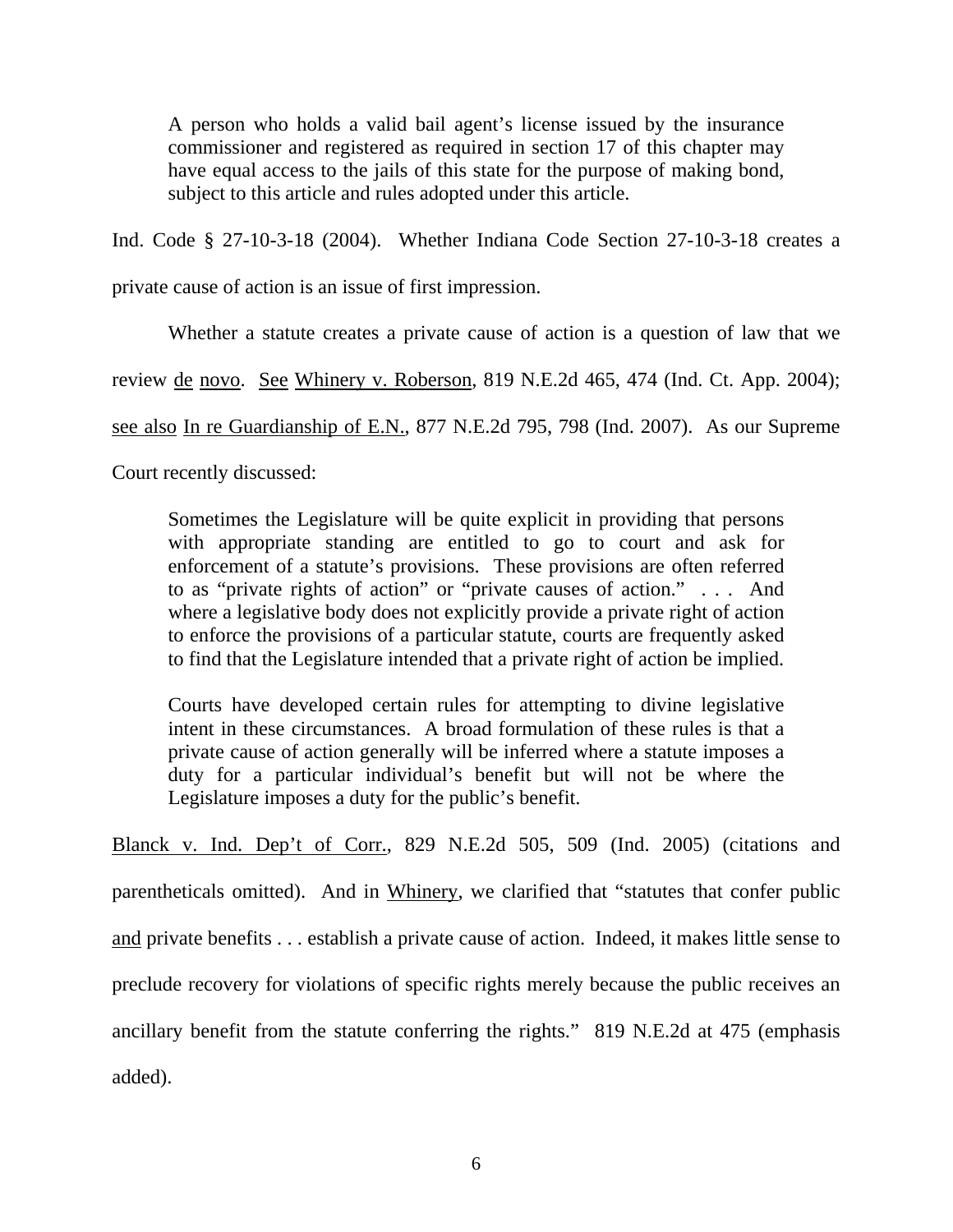Here, the Equal Access Law does not explicitly state whether it is intended to be the basis for a private cause of action. Thus, we look to whether the Equal Access Law confers a public benefit, a private benefit, or both. See Blanck, 829 N.E.2d at 509. In doing so, it is clear from the plain language of the Equal Access Law that that statute confers a private benefit. Specifically, it grants "equal access to the jails of this state" to any "person who holds a valid bail agent's license." I.C. § 27-10-3-18. In entitling bail agents to equal access to Indiana's jails, the statute ensures that bail agents can do business on the same terms. And while the public might receive a benefit from that business, any public benefit is ancillary to the direct benefit conferred on bail agents.

 Nonetheless, Sheriff Galloway contends that the IDOI has the authority to enforce Indiana's Bail Law, codified at Title 27, Article 10 of the Indiana Code. Accordingly, he continues, the Equal Access Law cannot create a private cause of action. See, e.g., Coons v. Kaiser, 567 N.E.2d 851, 852 (Ind. Ct. App. 1991) (holding that when a statute "includes a specific enforcement provision, an additional private cause of action based upon the statute cannot be judicially inferred"). We cannot agree.

 The IDOI regulates bail agents and their business of posting bonds for profit. See Lake County Clerk's Office v. Smith, 766 N.E.2d 707, 713 (Ind. 2002); see also I.C. §§ 27-10-1-1 to 5-3. For example, Indiana Code Section 27-10-2-1(a) states that "[t]he commissioner [of insurance]: (1) shall administer this article, which regulates bail agents, recovery agents, and sureties; and (2) may adopt rules to enforce this article." Indiana Code Section 27-10-3-8 provides a list of reasons for which "[t]he commissioner shall deny, suspend, revoke, or refuse to renew any license issued under this article," or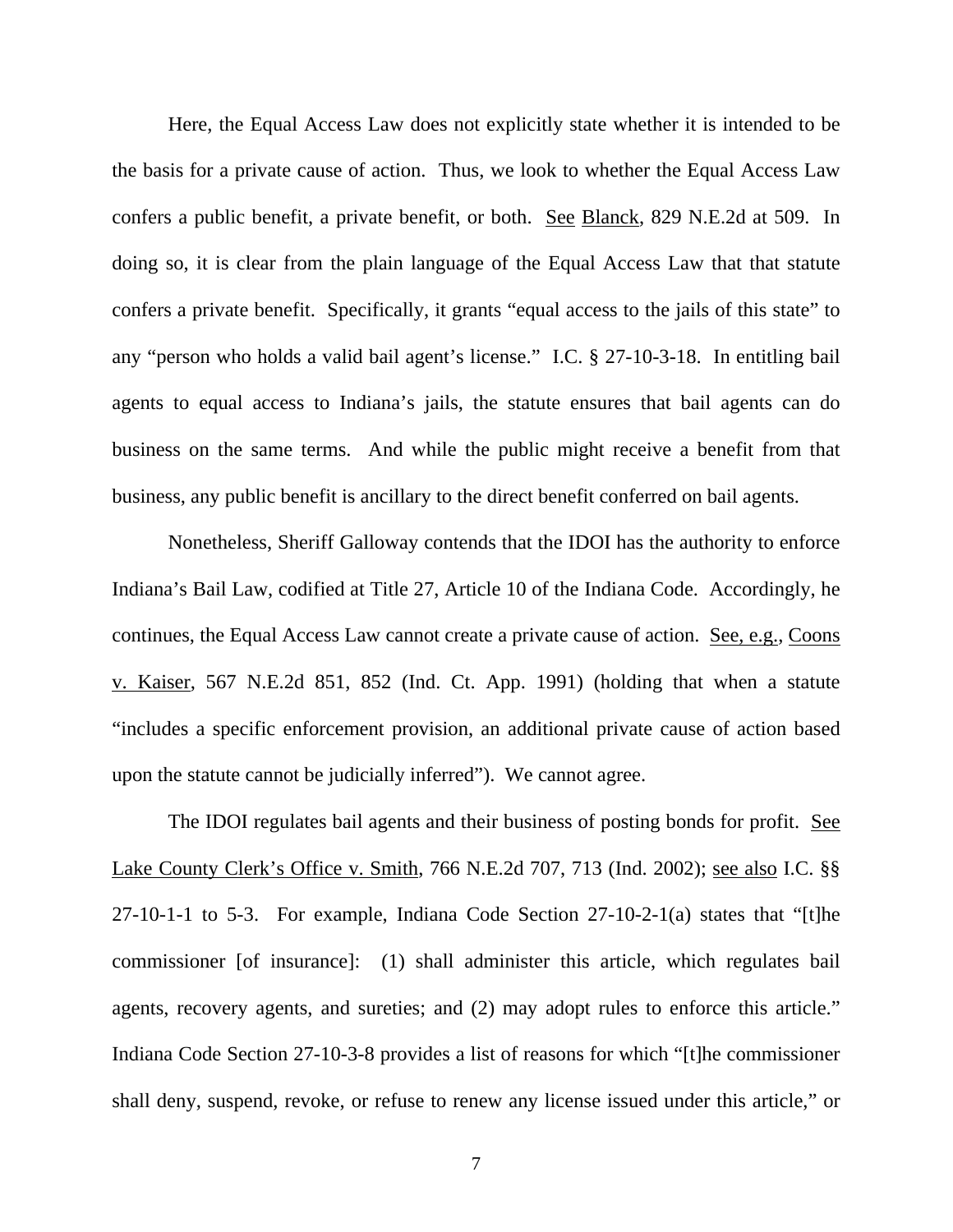for which "[t]he commissioner may also levy a civil penalty of not more than ten thousand dollars." Further, under Indiana Code Section 27-10-3-10 an applicant for a bail agent license whose application has been denied, or a bail agent whose license has been suspended or revoked by the commissioner, may appeal the commissioner's decision to the local circuit court. And Indiana Code Section 27-10-5-3 permits the commissioner to appoint an investigator "to administer this article and to investigate all violations of this article."

 Although Commissioner Mihalik testified that Hadley's complaint against Sheriff Galloway resulted in an ongoing investigation of Sheriff Galloway's conduct, Commissioner Mihalik also specified that the IDOI's grounds for that investigation were highly limited. That is, Commissioner Mihalik acknowledged that her authority under Indiana's Bail Law generally extends only "[t]o those entities we license." Appellant's App. at 39. And while Commissioner Mihalik also recognized that, under "limited and unusual" circumstances, she would be able to "initiate an administrative process against the Sheriff," she qualified that authority to two specific instances. Id. at 39-43. Namely, Commissioner Mihalik testified that she would not have authority to act against Sheriff Galloway unless he either "was functioning as a license<sup>[d]</sup> bail agent without a license" or he was soliciting business for a licensed bail agent.<sup>4</sup> Id. at 43, 45. However, Hadley does not allege either of those circumstances in his claim against Sheriff Galloway.

 $\frac{1}{4}$ <sup>4</sup> The improper solicitation of bail business is regulated by two rules in the Indiana Administrative Code. The first rule prohibits bail agents from soliciting bail business while present at a jail, among other places. 760 Ind. Admin. Code 1-6.2-2 (2006). And the second rule prohibits such solicitation by an unlicensed bail agent on behalf of a licensed bail agent. 760 I.A.C. 1-6.2-3.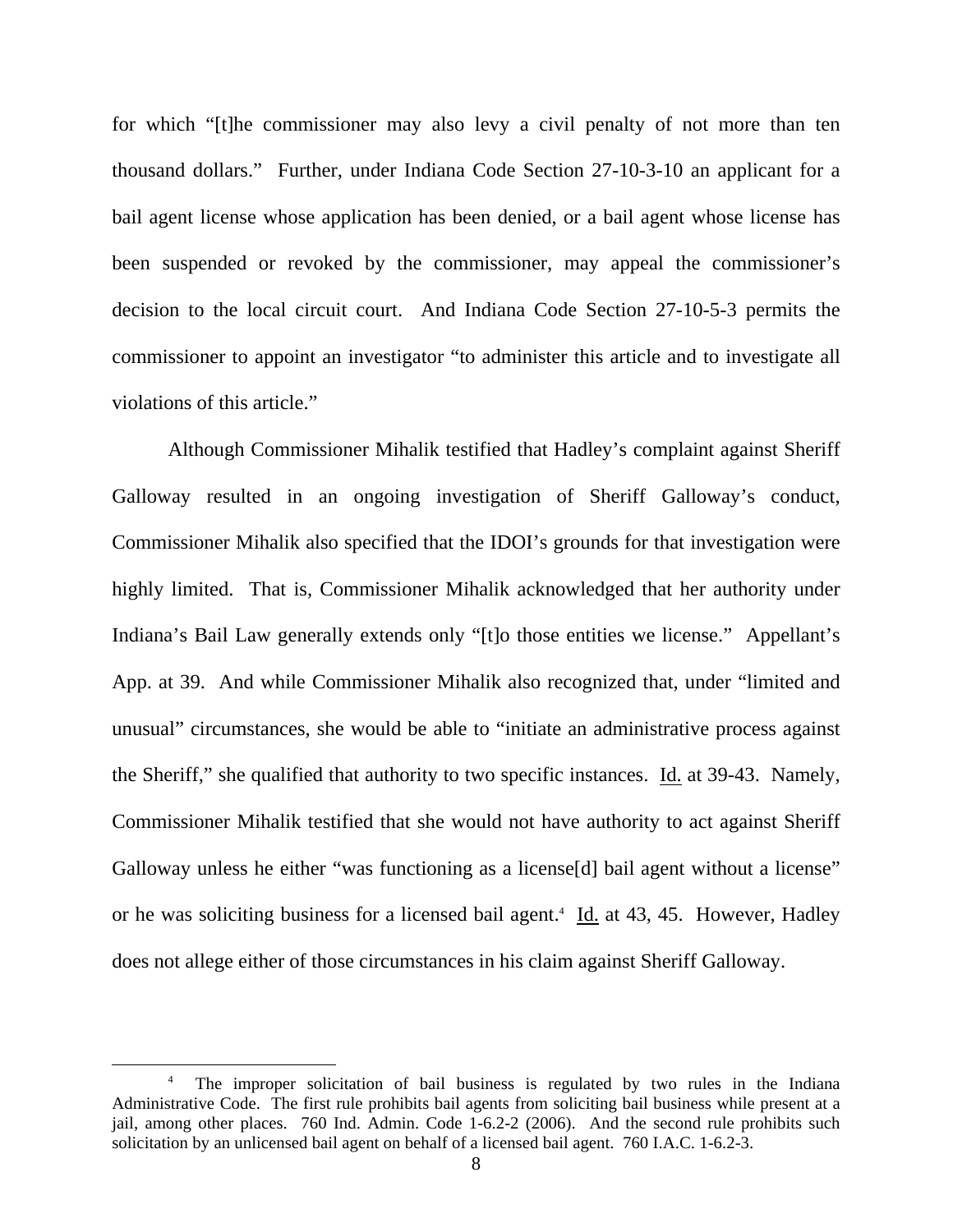While Indiana's Bail Law is broadly written to give the IDOI authority to "investigate all violations" and "adopt rules to enforce this article," I.C. §§ 27-10-2-1(a), 27-10-5-3, Commissioner Mihalik did not testify, and Sheriff Galloway has not demonstrated, that the IDOI has promulgated any rules regarding the enforcement of the Equal Access Law in these circumstances. Absent such evidence, it is clear the Legislature intended that the IDOI's authority under Indiana's Bail Law be limited to "bail agents, recovery agents, and sureties," as well as persons who are either acting in those capacities or on behalf of those agents. See I.C. § 27-10-2-1(a). Sheriff Galloway is not a bail agent, recovery agent, or surety, and he is not alleged to be acting as one or on behalf of one. Accordingly, Hadley's civil action against Sheriff Galloway is not preempted by the IDOI's jurisdiction, and Hadley may bring a private action against him under the Equal Access Law.

#### **Issue Two: Preliminary Injunction**

The grant or denial of a preliminary injunction rests within the sound discretion of the trial court, and our review is limited to whether there was a clear abuse of that discretion. Apple Glen Crossing, L.L.C. v. Trademark Retail, Inc., 784 N.E.2d 484, 487- 88 (Ind. 2003); Union Twp. Sch. Corp. v. State ex rel. Joyce, 706 N.E.2d 183, 188-89 (Ind. Ct. App. 1999), trans. denied. An abuse of discretion occurs when a trial court reaches a conclusion that is against logic and the natural inferences that can be drawn from the facts and circumstances before the trial court. Thornton-Tomasetti Eng'rs v. Indianapolis-Marion County Pub. Library, 851 N.E.2d 1269, 1277 (Ind. Ct. App. 2006). An abuse of discretion also occurs when the trial court misinterprets the law. Id.

9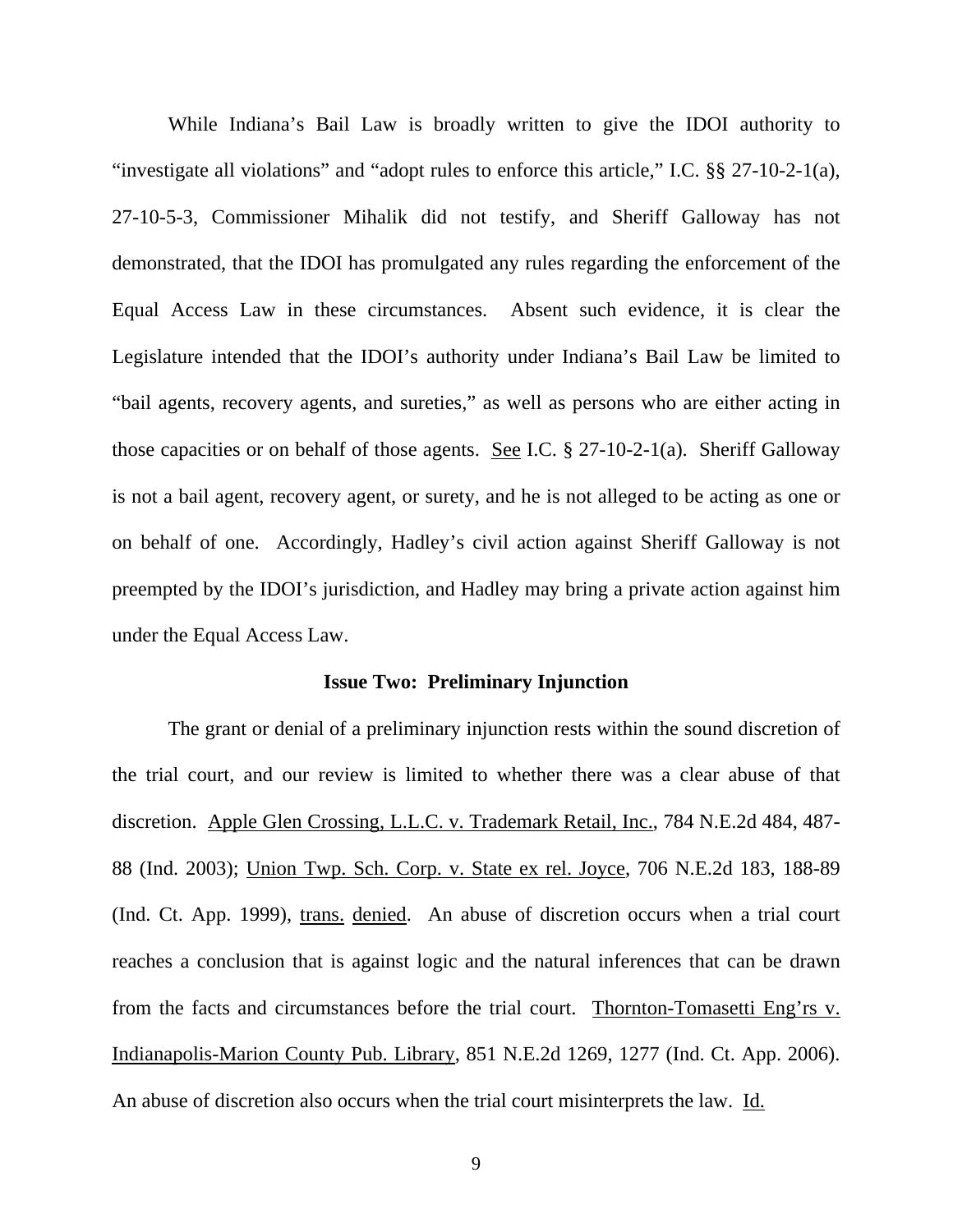To obtain a preliminary injunction, the moving party has the burden of showing by a preponderance of the evidence that: (1) the movant's remedies at law are inadequate, thus causing irreparable harm pending resolution of the substantive action; (2) the movant has at least a reasonable likelihood of success at trial by establishing a prima facie case; (3) threatened injury to the movant outweighs the potential harm to the nonmoving party resulting from the granting of an injunction; and (4) the public interest would not be disserved. Apple Glen Crossing, 784 N.E.2d at 487-88; Joyce, 706 N.E.2d at 189. If the movant fails to prove any of these requirements, the trial court's grant of an injunction is an abuse of discretion. Apple Glen Crossing, 784 N.E.2d at 487-88.

Here, the trial court found that Hadley had satisfied all the requirements for a preliminary injunction, stating as follows:

The Court finds based on the testimony of the plaintiff that the plaintiff's business has been severely diminished since the first of this year when Sheriff Galloway took office and plaintiff's name was omitted from the bond schedule list. . . . [W]hile the plaintiff does claim some economic loss from not being on the approved list that loss is not qualifiable [sic] and cannot be judged. Therefore it is not possible for plaintiff to seek damages for pecuniary loss because there is no evidence upon which he can predicate a qualifiable [sic] amount of damages.

However, the plaintiff's injury and loss runs deeper than simply the economic loss. The plaintiff has been denied the opportunity to have equal access to the jails as he is represented to have by statute. . . . While Sheriff Galloway maintains that he does not deny access to the Hendricks County Jail of any bail bondsman, nevertheless his listing certain preferred agents to be called by the Sheriff's Department denies the plaintiff the same access to the jail that the bail bond agents on the list enjoy. . . .

It is the lost opportunity to do business. It is the denial of equal access to write bonds. It is the obvious favoritism conferred by the Hendricks County Sheriff on certain bail agents which constitute [sic] the irreparable harm that plaintiff suffers. For that irreparable harm there is no legal remedy. For that irreparable harm the only remedy available to plaintiff is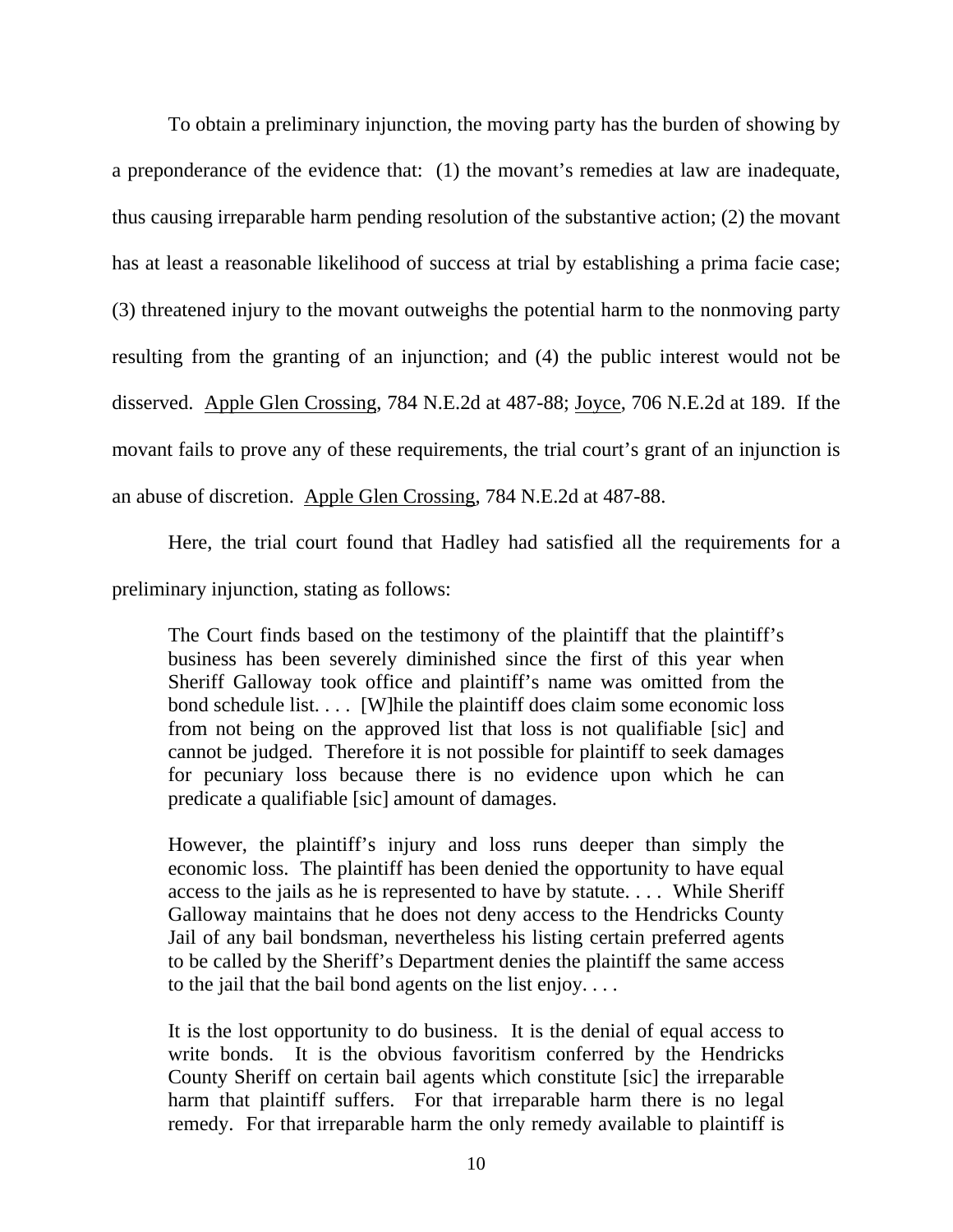an injunction to require the Sheriff to change his practice and policy so that all qualified, licensed and authorized bail agents have equal access to the jail, have the equal opportunity to write bonds and do business in the jail and are not subject to being victims of the favoritism of the office holder. For the foregoing reasons the first criterion to be met for the issuance of the preliminary injunction has been satisfied.

The second criterion is whether plaintiff has established a likelihood of success at trial. Based on the evidence submitted . . . the Court has found that plaintiff has suffered an irreparable harm by the conduct of the Sheriff in devising and adhering to a bond schedule which lists a select few bail bond agents to be called on a weekly basis for arrestees . . . . The Sheriff . . . offered little in the way of evidence in refutation of the plaintiff's evidence . . . . Therefore the Court concludes that the plaintiff has indeed established a likelihood of success at trial on the merits . . . .

The third criterion is whether the threat of continuing injury and harm to the plaintiff[,] should the court refuse the Preliminary Injunction[,] outweighs the harm that might befall the defendant if the Preliminary Injunction were issued. The Court in the foregoing paragraphs has outlined the irreparable harm the Court believes that the plaintiff has suffered and is suffering and is likely to suffer absent the issuance of the Preliminary Injunction. The Court finds there to be no harm at all to befall the defendant Sheriff Galloway should the injunction be issued. . . .

\* \* \*

The fourth criterion is whether the public interest will be served by granting the injunction. . . . The Court finds that . . . the primary person or group to suffer injury or loss as a result of the present policy and practice of the Hendricks County Sheriff is [the] plaintiff and other bail bond agents who may be in similar circumstances to the plaintiff. Certainly a secondary injury and damage has occurred to the general public because the arrestees as members of the general public do not have equal access to all bail bond agents with the Sheriff's use of the bond schedule of especially[-]selected bail bond agents. The general public is deprived of the opportunity to select a bail bondsman they might choose. That freedom of choice is a valuable right which is surrendered because of the policy and practice of the Hendricks County Sheriff in establishing the preferred bail bond agent list. The Court therefore finds that the fourth criterion . . . has been satisfied.

The Court notes that the Sheriff does have the discretion to operate his jail . . . in a safe and efficient manner. As part of that discretionary operation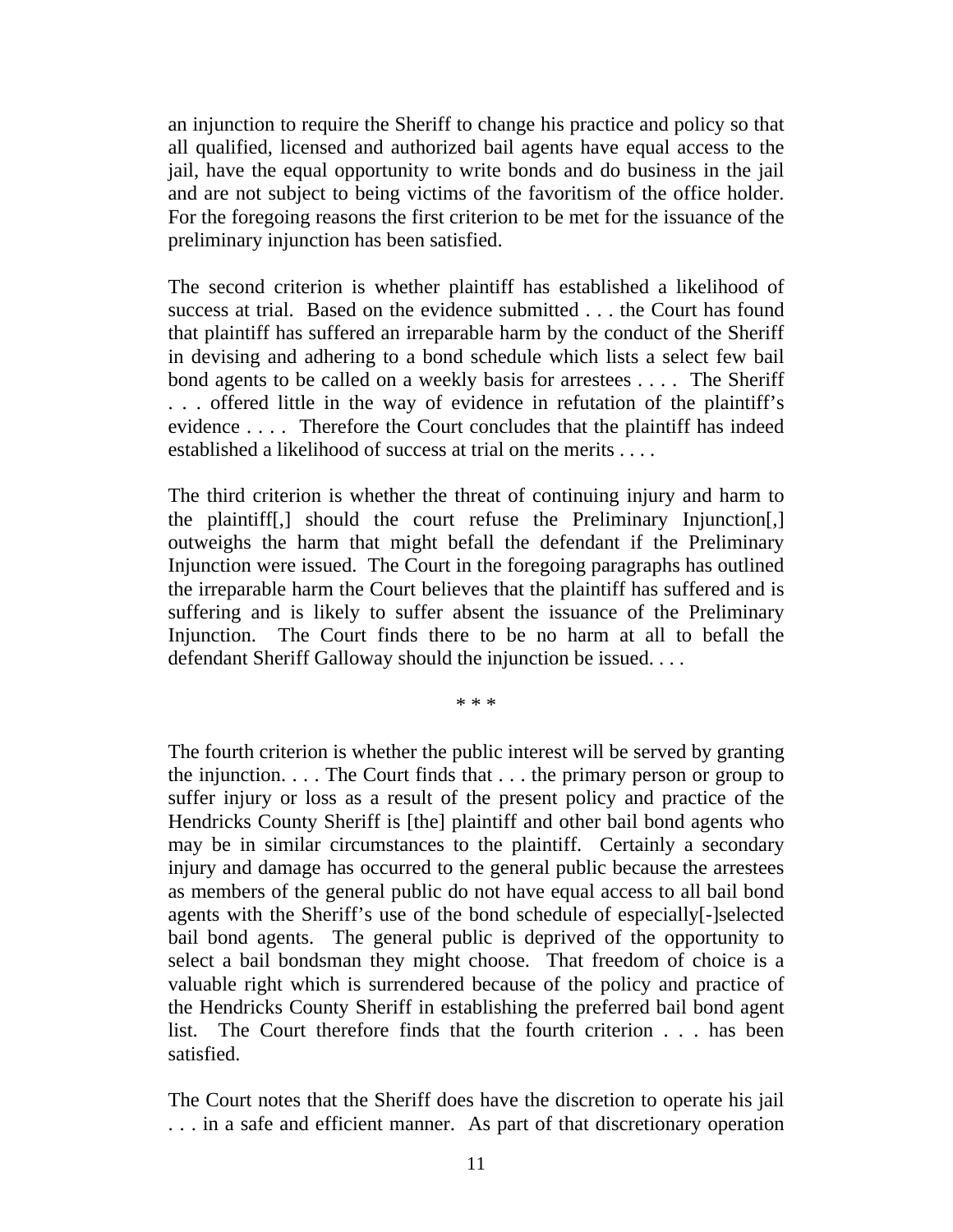. . . the Sheriff can deny access to purported bail bond agents if they are not licensed, if they are licensed but their license is suspended, if they are disqualified, or if they have violated some published policy of the Hendricks County Sheriff's Department of which notice has been given. However, for the Sheriff to deny access for any of those reasons the policy to be followed has to be published and notice given so that all affected persons are aware of it and can govern their affairs accordingly.

Appellant's App. at 14-17.

 On appeal, Sheriff Galloway raises five challenges to the Injunctive Order. Specifically, he asserts each of the following: (1) Hadley was not denied access to the Hendricks County Jail, and therefore Hadley is not likely to succeed on the merits of his claim; (2) the trial court abused its discretion when it found that Hadley would suffer an irreparable harm; (3) the court erroneously concluded that no harm would befall Sheriff Galloway should the injunction issue; (4) the court abused its discretion when it concluded that the public interest would be served by granting the injunction; and (5) Hadley cannot seek injunctive relief because he has unclean hands. We address each argument in turn.

#### **Likelihood of Success**

Sheriff Galloway first argues that "Hadley was not denied access to the Hendricks County Jail," and therefore Hadley cannot "demonstrate a reasonable likelihood of success at trial." See Appellant's Brief at 13-14. That is, Sheriff Galloway asserts that he did not deny any licensed bail agent access to the Hendricks County Jail for any reason. But Sheriff Galloway's argument misconstrues the nature of Hadley's claim. Hadley does not allege that he was denied mere access to the Hendricks County Jail but alleges that he was denied equal access. And the use of a Preferred Agent List, by its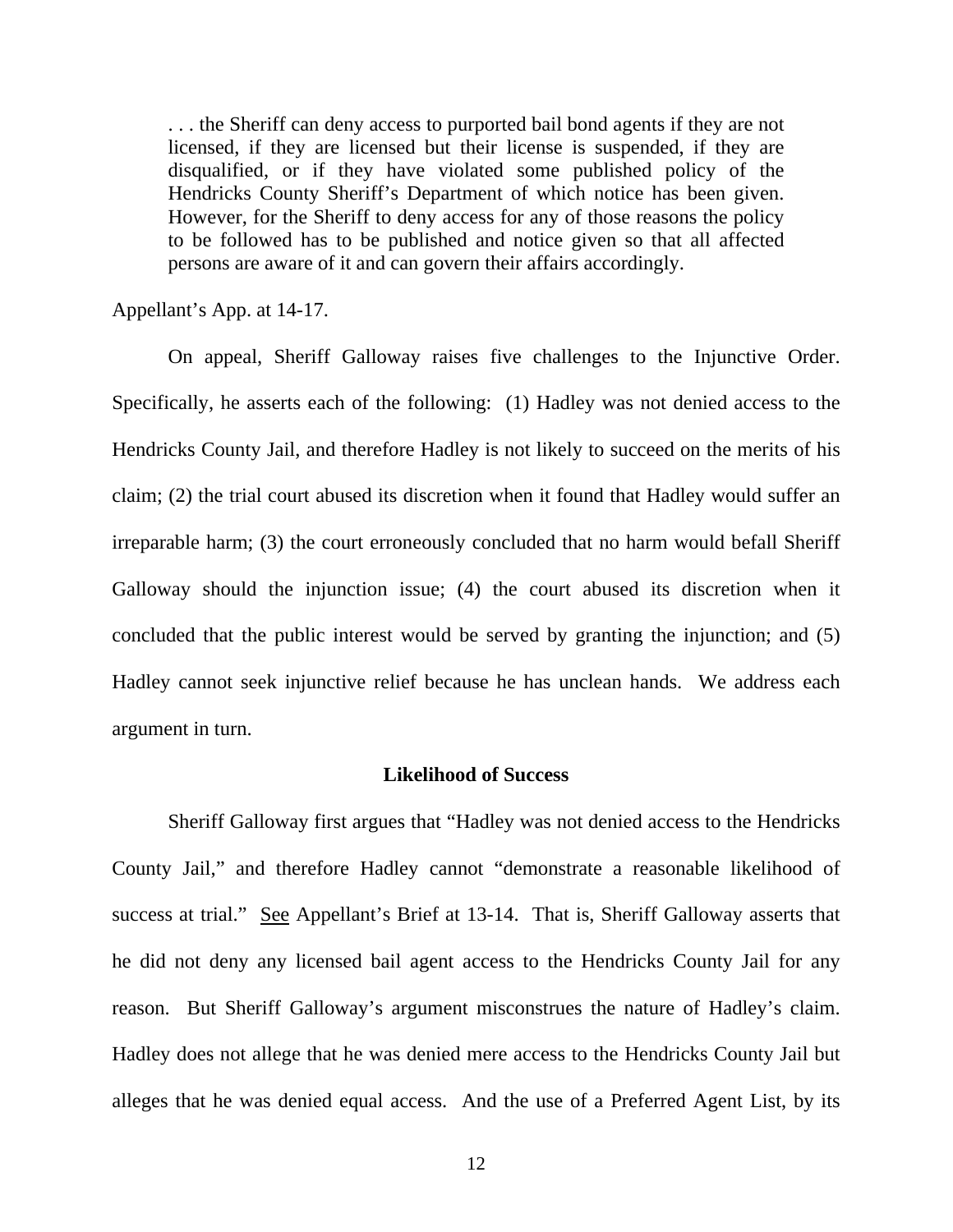nature, is likely to create preferential access to the jail for some and not others. Accordingly, we are not persuaded by Sheriff Galloway's argument.

#### **Irreparable Harm**

 Second, Sheriff Galloway contends that the trial court abused its discretion when it found that Hadley would suffer an irreparable harm. Specifically, Sheriff Galloway asserts that Hadley did not demonstrate any quantifiable loss of business and that the trial court's assertion that Hadley "lost [the] opportunity to do business" is "misplaced." See Appellant's App. at 15; Appellant's Brief at 17. But Hadley and Lee both testified that Hadley had experienced a "[d]ramatic reduction in volume" of work since Hadley was removed from the Preferred Agent List. Appellant's App. at 70, 146. It was within the trial court's discretion to weigh the credibility of that testimony. The court's conclusion that the removal of Hadley's name from the Preferred Agent List presented Hadley with the "lost opportunity to do business" is not clearly against the facts and circumstances that were before the court.<sup>5</sup> See id. at 15. Accordingly, the trial court did not abuse its discretion when it found that, pending resolution of the substantive action, Hadley would suffer irreparable harm.

#### **Harm to Sheriff Galloway**

 Sheriff Galloway next argues that the court erroneously concluded that no harm would befall him should the court grant Hadley's request for injunctive relief. That is, Sheriff Galloway asserts that the use of the Preferred Agent List allows him to operate

 $rac{1}{5}$  $5$  Sheriff Galloway's additional argument that Hadley is not entitled to injunctive relief because he "only seeks equal access to the [Hendricks County] Jail in order to make money writing bonds," Appellant's Brief at 17, is without cogent reasoning and is therefore waived, see Ind. Appellate Rule  $46(A)(8)(a)$ .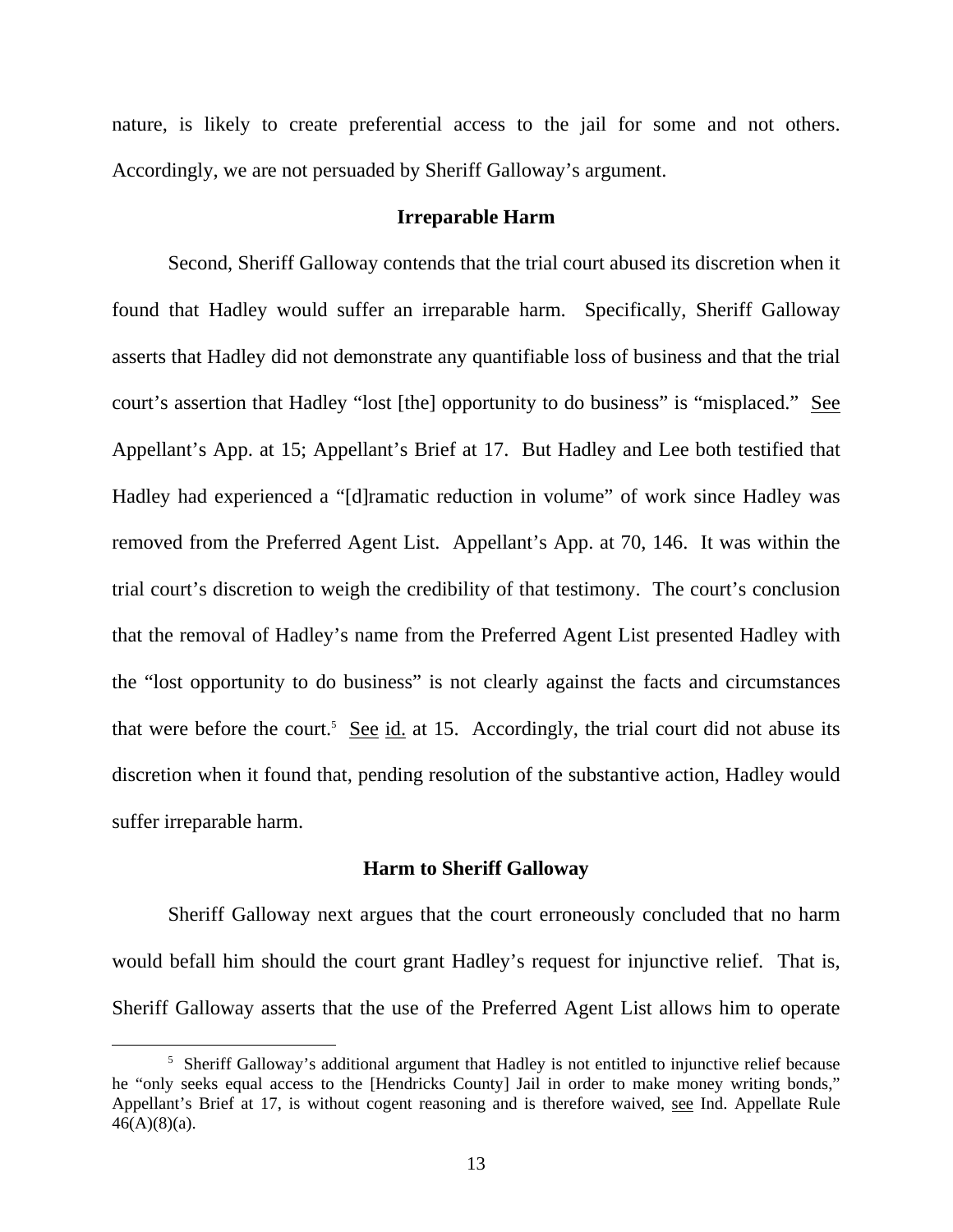the Hendricks County Jail more efficiently than he would be able to do without the List. But accepting Sheriff Galloway's argument as true, he does not address how the extent of that harm outweighs the harm of lost business opportunity to Hadley. See Apple Glen Crossing, 784 N.E.2d at 487-88. Accordingly, Sheriff Galloway has waived this argument. See Ind. Appellate Rule  $46(A)(8)(a)$ . We cannot say that the trial court abused its discretion when it found that the threatened injury to Hadley outweighed the potential harm to the Sheriff.

## **Public's Interest**

Fourth, Sheriff Galloway contends that the court abused its discretion when it

concluded that the public's interest would not be disserved by granting the injunction.

On this issue, the court stated:

The Court finds that . . . the primary person or group to suffer injury or loss as a result of the present policy and practice of the Hendricks County Sheriff is [the] plaintiff and other bail bond agents who may be in similar circumstances to the plaintiff. Certainly a secondary injury and damage has occurred to the general public because the arrestees as members of the general public do not have equal access to all bail bond agents with the Sheriff's use of the bond schedule of especially<sup>[-</sup>]selected bail bond agents. The general public is deprived of the opportunity to select a bail bondsman they might choose. That freedom of choice is a valuable right which is surrendered because of the policy and practice of the Hendricks County Sheriff in establishing the preferred bail bond agent list. The Court therefore finds that the fourth criterion . . . has been satisfied.

The Court notes that the Sheriff does have the discretion to operate his jail . . . in a safe and efficient manner. As part of that discretionary operation . . . the Sheriff can deny access to purported bail bond agents if they are not licensed, if they are licensed but their license is suspended, if they are disqualified, or if they have violated some published policy of the Hendricks County Sheriff's Department of which notice has been given. However, for the Sheriff to deny access for any of those reasons the policy to be followed has to be published and notice given so that all affected persons are aware of it and can govern their affairs accordingly.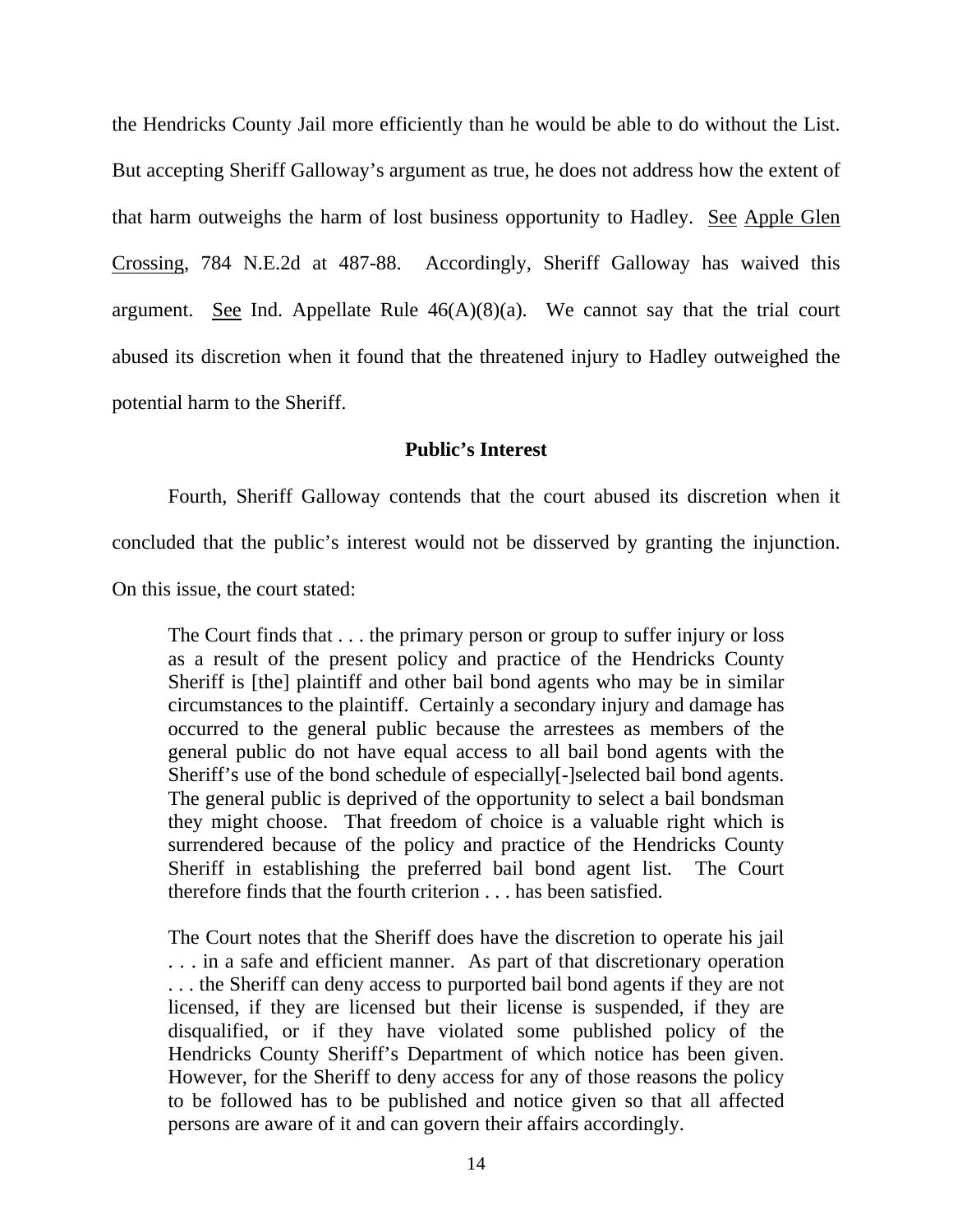Appellant's App. at 17. In response, Sheriff Galloway argues each of the following: he is not required to publish and give notice of his policies, and requiring him to do so would cause substantial harm; the public would be better served if Hadley's name was not included on the Preferred Agent List; and the trial court's conclusion is not supported by the record.

 Sheriff Galloway's assertion that he is not required to publish and give notice of his policies reads too much into the trial court's statements. To be sure, it is true that "neither the Indiana Code nor Indiana Administrative Code contain provisions prescribing how sheriffs are to satisfy any supposed publication and notice requirements." Appellant's Brief at 20. But the trial court did not hold that Sheriff Galloway must run the Hendricks County Jail as if it were a state agency. Rather, the trial court merely informed Sheriff Galloway that, if he is going to exercise his discretion in a manner potentially adverse to bail agents, he must post his policies in a place that is accessible by those agents. For example, Sheriff Galloway can post his policies on the expected conduct of bail agents either in the lobby of the Hendricks County Jail or on the Hendricks County Sheriff Department's website. Doing so both ensures the public's interest in allowing bail agents equal access to Indiana's jails and also allows Sheriff Galloway to administer his policies for a safe and efficient operation of the Hendricks County Jail.

 Sheriff Galloway also contends that the public "would be better served" if Hadley were not included on the Preferred Agent List, because Hadley runs a business that discriminates against Hispanics and African-Americans. Id. But that issue is not before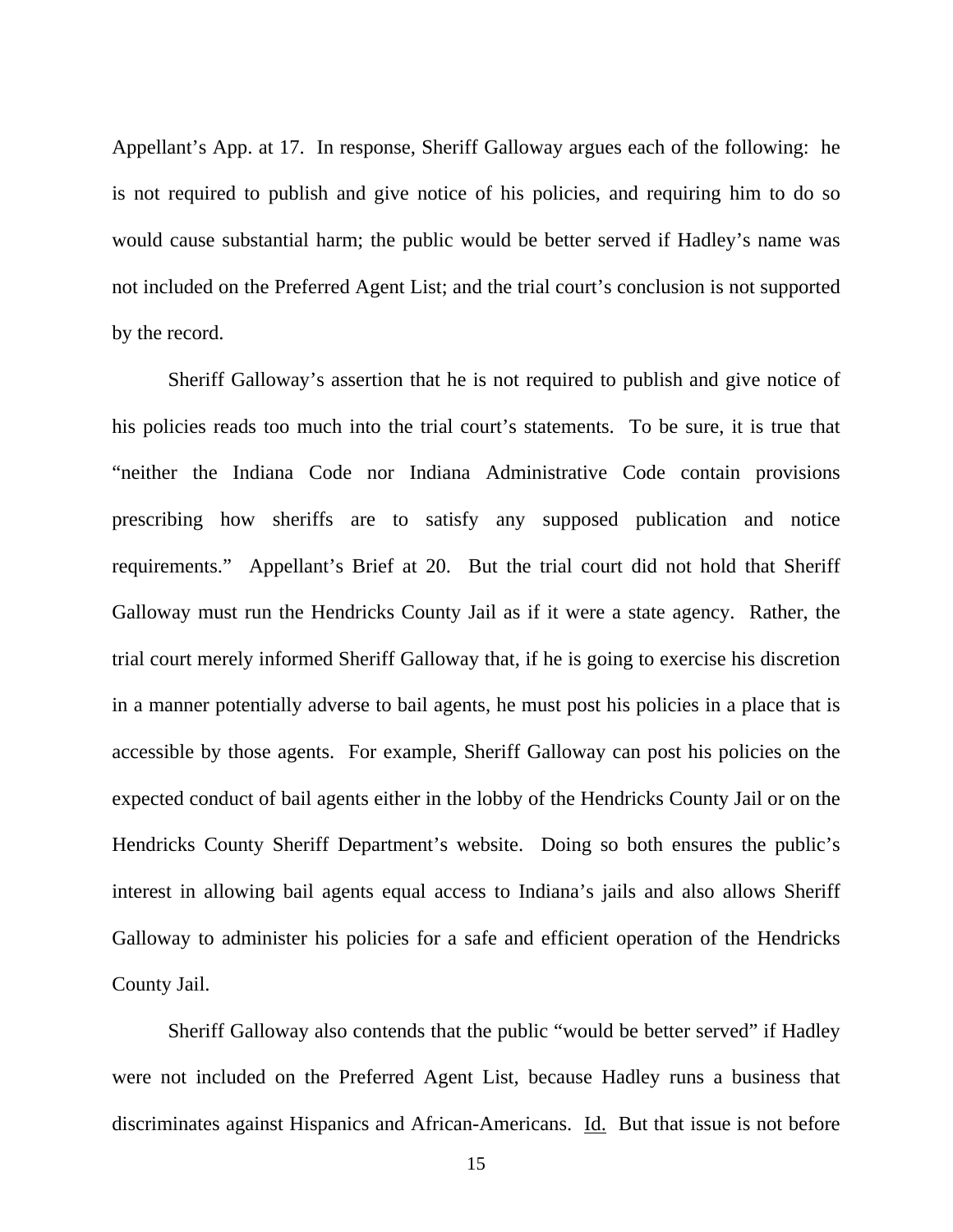us. The question the trial court faced and on appeal is not whether the public would be better served by excluding Hadley from the Preferred Agent List, but whether the public would be disserved by granting the preliminary injunction. See Joyce, 706 N.E.2d at 189. Sheriff Galloway's argument assumes that the Preferred Agent List is lawful, which is the ultimate question pending before the trial court. As such, we do not consider the Sheriff's argument.

 Next, Sheriff Galloway maintains that the court's conclusion that the use of the Preferred Agent List denies the public its interest in "freedom of choice" is not supported by the record. See Appellant's App. at 17. Specifically, Sheriff Galloway notes that he also maintained an alphabetical list of local bail agents and a phone book in the lobby of the jail, and that the Preferred Agent List was only used at the specific request of an arrestee after that arrestee was informed that "they can call any bondsman they want." See id. at 126. But Sheriff Galloway concedes that "the undisputed evidence establishes that arrestees often ask jail officers to contact bail agents for them." Appellant's Brief at 21. It follows, then, that the public's interest in allowing bail agents equal access to Indiana's jails would not be disserved by granting the preliminary injunction. See Joyce, 706 N.E.2d at 189. That conclusion by the trial court was not against the facts and circumstances before it.

## **Unclean Hands**

 Finally, Sheriff Galloway contends that Hadley is not entitled to injunctive relief because he has unclean hands. A party seeking the equitable relief of injunction must come into court with clean hands. Foursquare Tabernacle Church of God in Christ v.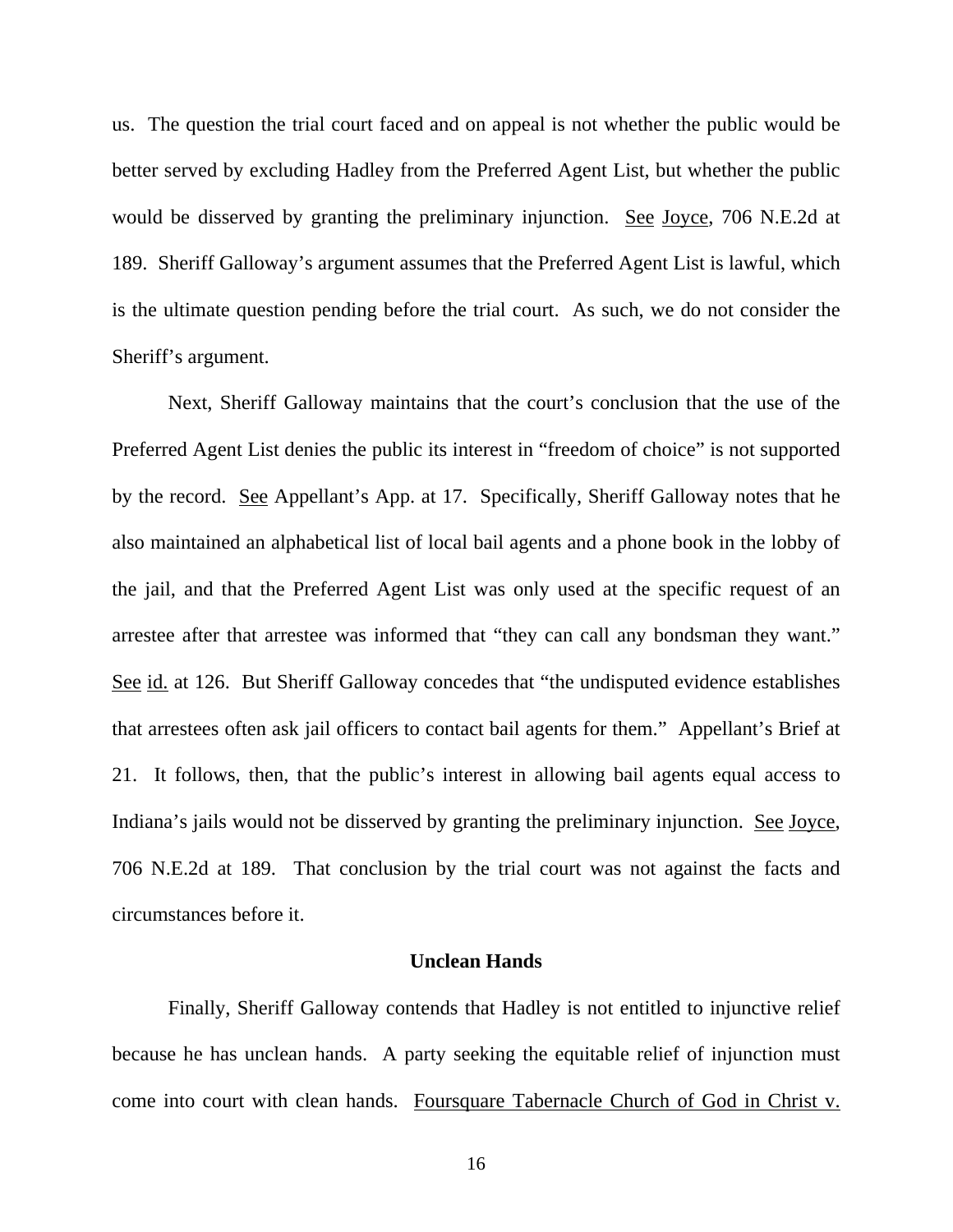Dep't of Metro. Dev., 630 N.E.2d 1381, 1385 (Ind. Ct. App. 1994), trans. denied. "Unclean hands" is an equitable doctrine that demands that one who seeks relief in a court of equity must be free of wrongdoing in the matter before the court. See In re Estate of Johnson, 855 N.E.2d 686, 701 (Ind. Ct. App. 2006), trans. denied. The alleged wrongdoing must have an immediate and necessary relation to the matter being litigated. Id. For the doctrine of unclean hands to apply, the misconduct must be intentional. Id. The purpose of the unclean hands doctrine is to prevent a party from reaping benefits from his misconduct. Id. The doctrine is not favored by the courts and is applied with reluctance and scrutiny. Foursquare Tabernacle, 630 N.E.2d at 1385.

 Here, Sheriff Galloway alleges that Hadley has unclean hands because he has knowingly participated in the use of preferred agent lists in the past without objection. Thus, Sheriff Galloway continues, Hadley's request for an injunction on the current list is "hypocritical." Appellant's Brief at 14. While Hadley's position may be hypocritical, hypocrisy is not a cognizable legal issue. The only question before the court was whether Hadley was entitled to a preliminary injunction against the Sheriff's current use of the Preferred Agent List. Prior lists that included Hadley's name or the name of Hadley's business had no "immediate and necessary relation to the matter being litigated." See In re Estate of Johnson, 855 N.E.2d at 701. Accordingly, Hadley's request for injunctive relief is not barred by the doctrine of unclean hands.

#### **Conclusion**

 In sum, we hold that the Equal Access Law creates a private cause of action and that the IDOI's jurisdiction is not implicated here. We also hold that the trial court did